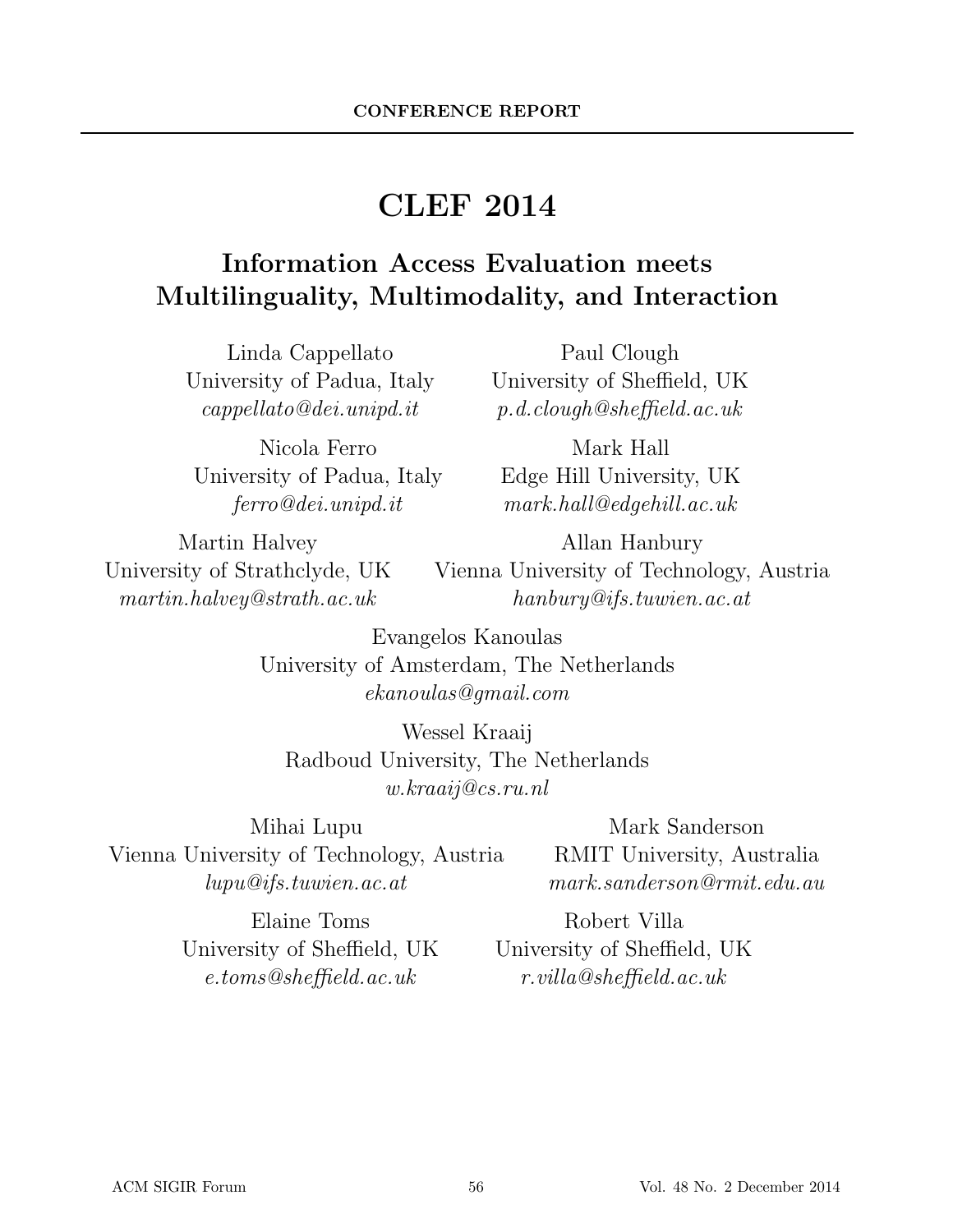### 1 Introduction

The 2014 Conference and Labs of the Evaluation  $\text{Form}^1$  (CLEF) event was held at the University of Sheffield, UK, on September 15–18, 2014. The conference was entitled "Information Access Evaluation meets Multilinguality, Multimodality and Interaction" and addressed issues around multilingual and multimodal information access, information interaction, as well as the evaluation of search systems.

CLEF celebrated its 15th anniversary this year having been conceived in 2000 as the Cross-Language Evaluation Forum aimed at stimulting research and innovation in multimodal and multilingual information access and retrieval. Over the years, it has actively nurtured and engaged a vibrant, multidisciplinary research community in the study, design, and implementation of evaluation methods for multiple tasks using diverse data sets and in many languages.

In the first 10 years, CLEF conducted a series of experimental labs that were reported annually at workshops held in conjunction with the European Conference on Digital Libraries (ECDL). In 2010, now a mature and well-respected evaluation forum, it expanded to include a complementary peer-reviewed conference for reporting the evaluation of information access and retrieval systems regardless of data type, format, language, etc. Since then CLEF has continued that format with keynotes, contributed papers, lab sessions, and poster sessions, including reports from other benchmarking initiatives from around the world.

The CLEF 2014 conference had more than 150 participants from different academic institutions and industrial organisations. Though the majority (114) of participants come from Europe, there was also considerable interest in CLEF worldwide, with 20 participants from the Americas, 16 from Asia, 1 from Australia, and 2 from the Middle East.

### 2 The CLEF Conference

For the conference part 12 long papers and 4 short papers were accepted (an acceptance rate of 53%). The papers were presented within three sessions dedicated to (1) evaluation, (2) domain specific approaches, and (3) alternative search tasks. CLEF aims to encourage the submission of papers that address methodological and evaluation questions in order to provide a scientific framework that is meant to be inspiring for participants across all labs.

Three eminent scholars in the field headlined each day of the conference and all took a humancentered focus to their talks. Ann Blandford (Professor of Human-Computer Interaction at University College London) put the user at the center of an information seeking and retrieval process which she referred to as the *information journey*. In her talk she examined ways in which the wider user experience process could be evaluated to support this information journey. Susan Dumais (Distinguished Scientist at Microsoft and Deputy Managing Director of the Microsoft Research Lab in Redmond) focused on query understanding. Focusing on a short search query in isolation is a very difficult task; query understanding is much easier if the "context" in which the query arises, e.g., previous queries the searcher has issued, the current location and time, etc., is taken into account. Susan described a framework for capturing query context and provided several examples of how context could be represented and used to improve search quality. Fabio

<sup>1</sup>http://clef2014.clef-initiative.eu/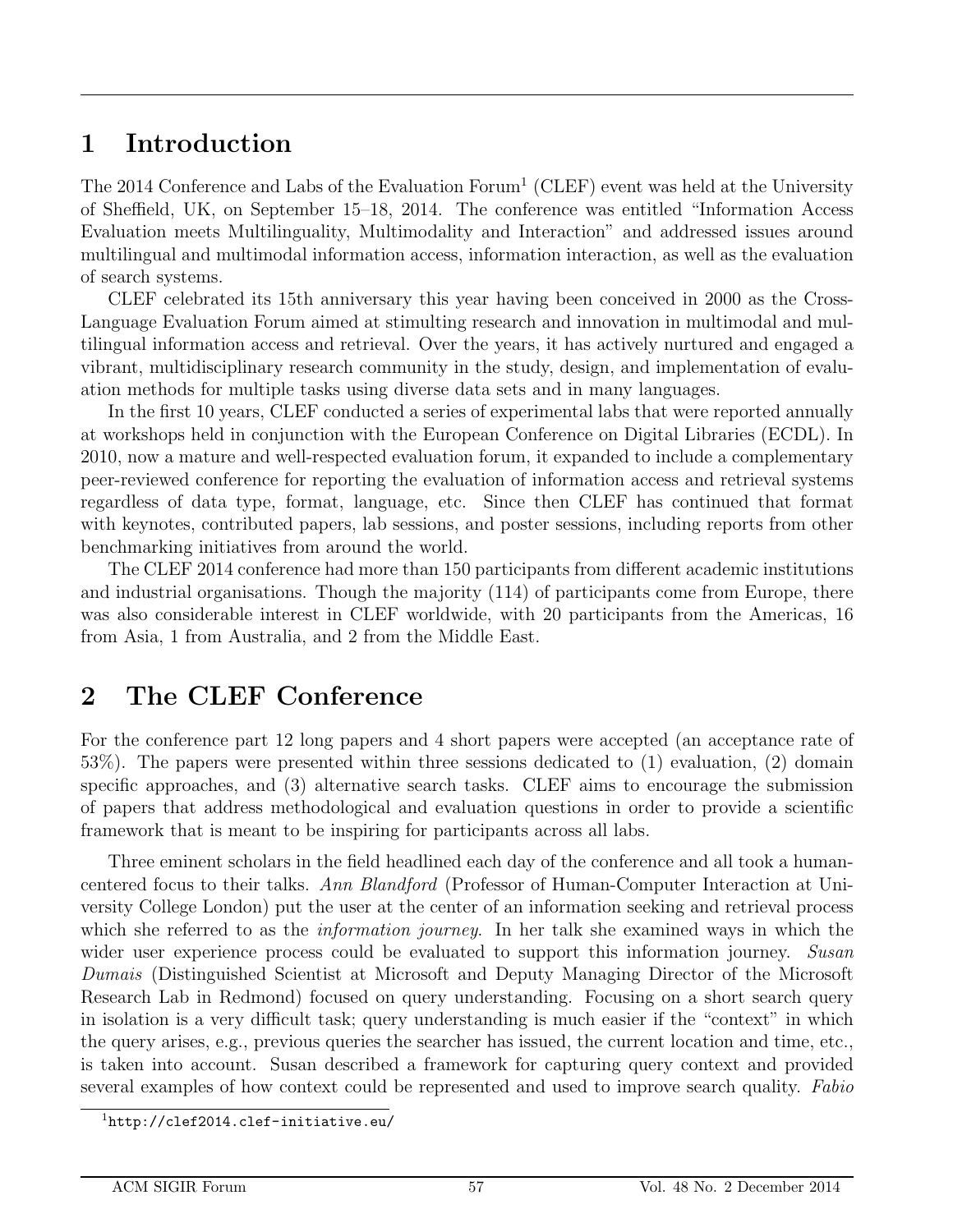Ciravegna (Professor of Language and Knowledge Technologies at the Department of Computer Science at the University of Sheffield) discussed his work with emergency services and organisers of very large events involving hundreds of thousands of participants to help identify planned and unplanned situations through social media. To support this required not only development of real-time large-scale text and data analysis tools for social media mining, but also applying visual analytics and an understanding of the human context. Fabio ended by considering ethical issues that must be considered when dealing with social media.

The conference hosted also a panel session on *other evaluation initiatives*, which informed delegates of current and upcoming activities within evaluation initiatives worldwide. The panel session included Ian Soboroff from the National Institute of Standards and Technology (USA) who presented TREC<sup>2</sup> (Text REtrieval Conference), the first large-scale evaluation activity orgainsed in the field of IR, which began in 1992. Hideo Joho from the University of Tsukuba (Japan) presented NTCIR<sup>3</sup> (NII Testsbeds and Community for Information access Research), which promotes research in information access technologies with a special focus on East Asian languages and English. Gareth Jones from Dublin City University (Ireland) presented MediaEval<sup>4</sup>, which is dedicated to evaluating new algorithms for multimedia access and retrieva. Finally, Prasenjit Majumder from DAIICT (Gandhinagar, India) presented the FIRE<sup>5</sup> (Forum for Information Retrieval Evaluation) initative, whose aim is encouraging research in Indian languages by creating a platform similar to CLEF for Indian languages to provide data and provide a common forum for comparing models and techniques.

The conference also hosted a rich social programme. On Monday evening a welcome reception was held at the conference venue (The Edge, Endcliffe Village) in conjunction with the conference poster session. This allowed people to socialise and to discuss research activities in a warm and relaxed way. On Tuesday the social dinner was held at Cutlers' Hall, one of Sheffield's most prestigious venues set in the heart of the city centre. During the dinner an award was given for best paper to Roland Roller and Mark Stevenson for their paper entitled Self-Supervised Relation Extraction using UMLS. Finally, on Wednesday evening, a party was held at the conference venue to celebrate the 15th birthday of CLEF. This included tasting the culinery delights of South Yorkshire in the form of "Pie and Peas".

### 3 The CLEF Lab Sessions

Out of 10 received lab proposals, 8 were selected and run during CLEF 2014. Proposals were judged on various criteria, including their topical relevance, novelty, potential research impact, likely number of participants, and the quality of the organizing consortium. This year we further stressed the connection to real-life usage scenarios and avoided overlaps amongst labs in order to promote synergies and integration. This was possible also thanks to a new activity introduced in 2013, which is a lab organizers and proposers meeting co-located with the European Conference on Information Retrieval (ECIR), held in Moscow on March 26th, and carried on in 2014 with a

 $^{2}$ http://trec.nist.gov/

 $3$ http://research.nii.ac.jp/ntcir/

 $^{4}$ http://www.multimediaeval.org/

 $5$ http://www.isical.ac.in/~clia/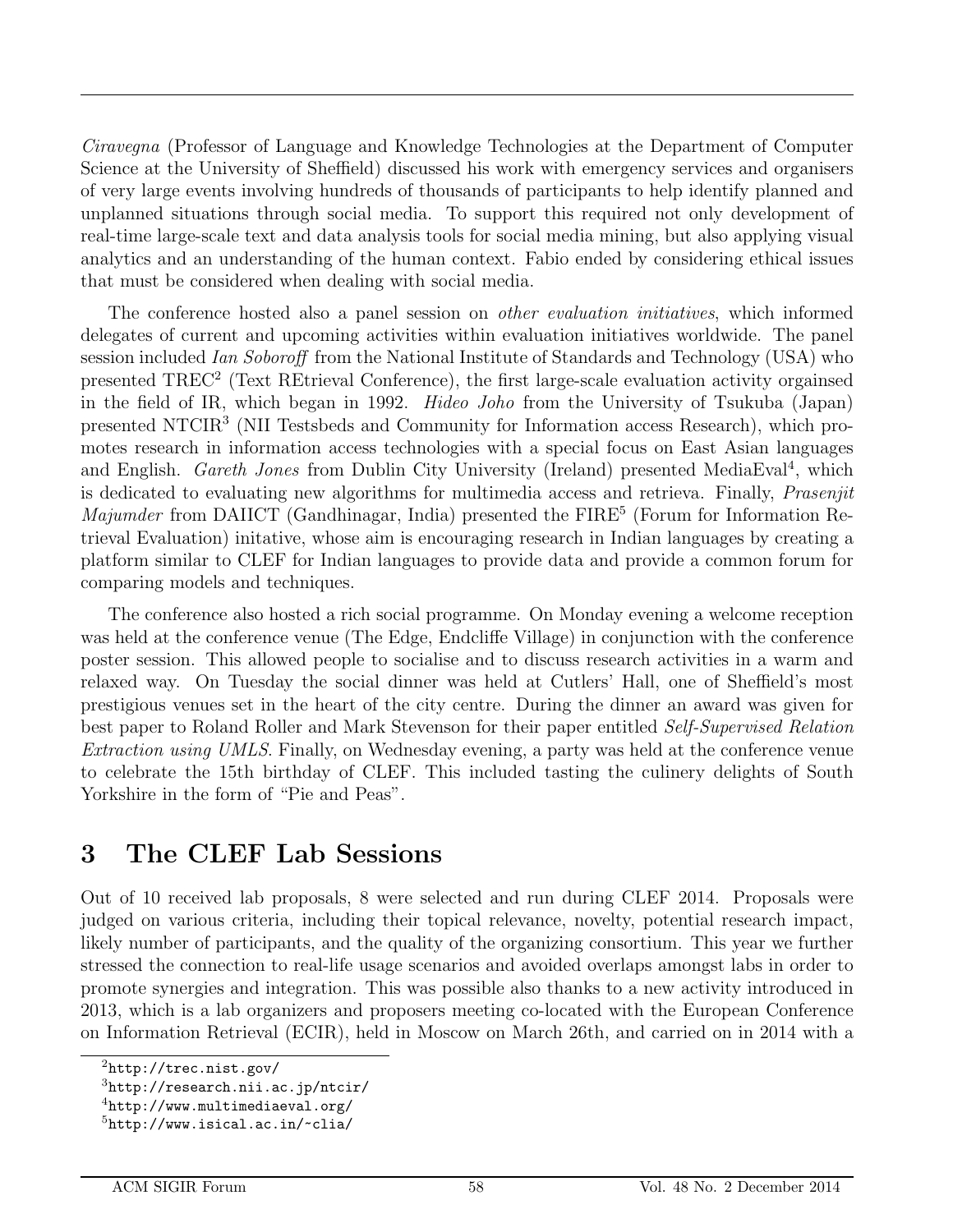meeting on April 14th co-located with ECIR 2014 in Amsterdam. Both meetings were supported by the ELIAS network<sup>6</sup>.

Each Lab, building on previous experience, demonstrated maturity coming with new tasks, new and larger data sets, new ways of evaluation or more languages. Details about the activities and the outcomes of each lab are reported in the lab proceedings and here we provide just a brief overview of them.

- CLEF eHealth ShARe/CLEF eHealth Evaluation Lab The usage scenario of the CLEF eHealth lab is to ease patients and next-of-kins' ease in understanding eHealth information. The lab contains three tasks: Visual-Interactive Search and Exploration of eHealth Data, Information extraction from clinical text, User-centered health in-formation retrieval.
- ImageCLEF ImageCLEF aims at providing benchmarks for the challenging task of image annotation for a wide range of source images and annotation objective. The tasks address different aspects of the annotation problem and are aimed at supporting and promoting the cutting-edge research addressing the key challenges in the field, such as multi-modal image annotation, domain adaptation and ontology driven image annotation. The Lab tasks are: Robot Vision, Scalable concept Image Annotation, Liver CT Annotation and Domain Adaptation.
- INEX Initiative for the Evaluation of XML retrieval INEX builds evaluation benchmarks for search in the context of rich structure such as document structure, semantic metadata, entities, or genre/topical structure. INEX 2014 runs the following tasks: Social Book Search Task, Interactive Social Book Search Task, Tweet Contextualization Task.
- LifeCLEF LifeCLEF aims at evaluating multimedia analysis and retrieval techniques on biodiversity data for species identification. The three Tasks regard respectively birds, plants and fishes: BirdCLEF (a bird songs identification task based on Xeno-Canto audio recordings), PlantCLEF (an image-based plant identification task based on the data of Tela Botanica social network) and FishCLEF (a fish video surveillance task based on the data of the Fish4Knowledge network).
- NEWSREEL News Recommendation Evaluation Lab Newsreel Lab is the first news recommendation evaluation Lab and it is divided in two different tasks. One task is about predicting the items a user will click in the next 10 Minutes based on the offline dataset. The other task is about predicting the articles users will click; in this task, the prediction algorithms are evaluated in an online scenario based on live user-interactions.
- PAN Lab on Uncovering Plagiarism, Authorship, and Social Software Misuse PAN centers around the topics of plagiarism, authorship, and social software misuse. The goal is to foster research on automatic detection and uncovering. People increasingly share their work online, contribute to open projects and engage in web-based social interactions. The ease and anonymity with which this can be done raises concerns about verifiability and trust: Is a given text an original? Is the author the one who she claims to be? Does

 $6$ http://www.elias-network.eu/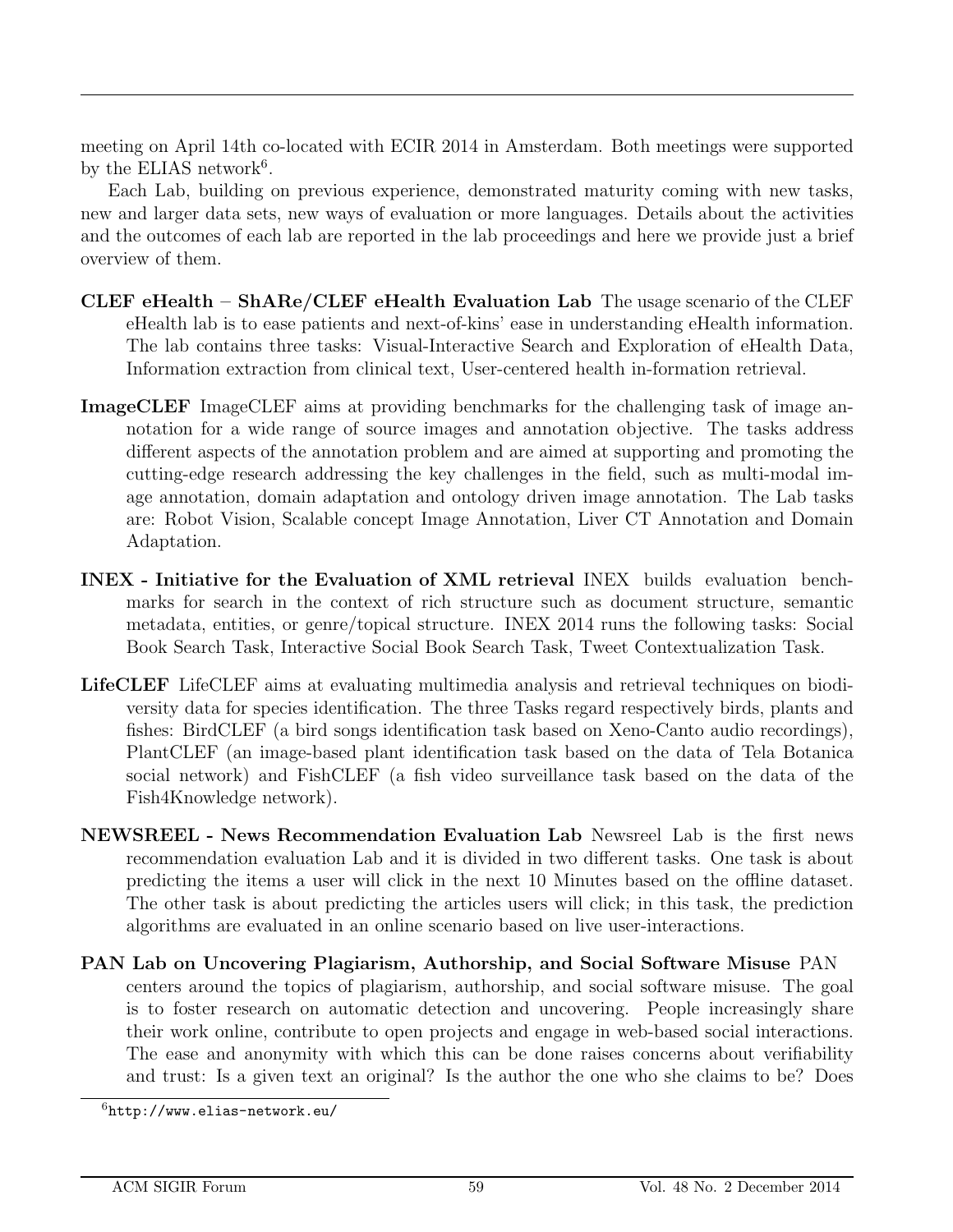a piece of information come from a trusted source? There are three Lab Tasks: Author Identification, Author Profiling and Plagiarism Detection.

- QA Track CLEF Question Answering Track In the current general scenario for the CLEF QA Track, the starting point is always a Natural Language question. How-ever, answering some questions may need to query Linked Data; whereas some questions may need textual inferences and querying free-text. Answering some queries may need both. The tasks are: QALD - Question Answering over Linked Data, Bio-ASQ - Biomedical semantic indexing and question answering, Entrance Exams.
- RepLab Online Reputation Management The aim of RepLab is to bring together the Information Access research community with representatives from the Online Reputation Management industry, with the ultimate goals of (i) establishing a roadmap on the topic that includes a description of the language technologies required in terms of resources, algorithms, and applications; (ii) specifying suitable evaluation methodologies and metrics to measure scientific progress; and (iii) developing of test collections that enable systematic comparison of algorithms and reliable benchmarking of commercial systems. Lab Tasks are Reputation Dimensions and Author Profiling.

# 4 CLEF 2015 and Beyond

More information on the CLEF initiative and the CLEF 2014 conference including detailed online working notes is provided on the Web:

- CLEF initiative: http://www.clef-initiative.eu/
- CLEF 2014: http://clef2014.clef-initiative.eu/

CLEF 2015 will be hosted by the Institut de Recherche en Informatique de Toulouse (IRIT), France, 8-11 September 2015.

The call for papers for the CLEF 2015 Conference will be released around November 2014, and the expected deadline for the submission of papers will be around April 2015.

As far as labs are concerned, CLEF 2015 will run eight evaluation activities:

- CLEF eHealth Usage scenario is to ease patients and nurses ease in understanding and accessing eHealth information. The goals of the lab are to develop processing methods and resources in a multilingual setting to enrich difficult-to-understand eHealth texts, and provide valuable documentation. The lab contains two tasks: Information extraction from Clinical Data; and, User-centered health information retrieval.
- ImageCLEF In 2015, ImageCLEF will organize four main tasks with a global objective of benchmarking automatic annotation and indexing of images. The tasks tackle different aspects of the annotation problem and are aimed at supporting and promoting cutting-edge research addressing the key challenges in the field: Image Annotation; Medical Classification; Medical Clustering; and, Liver CT Annotation.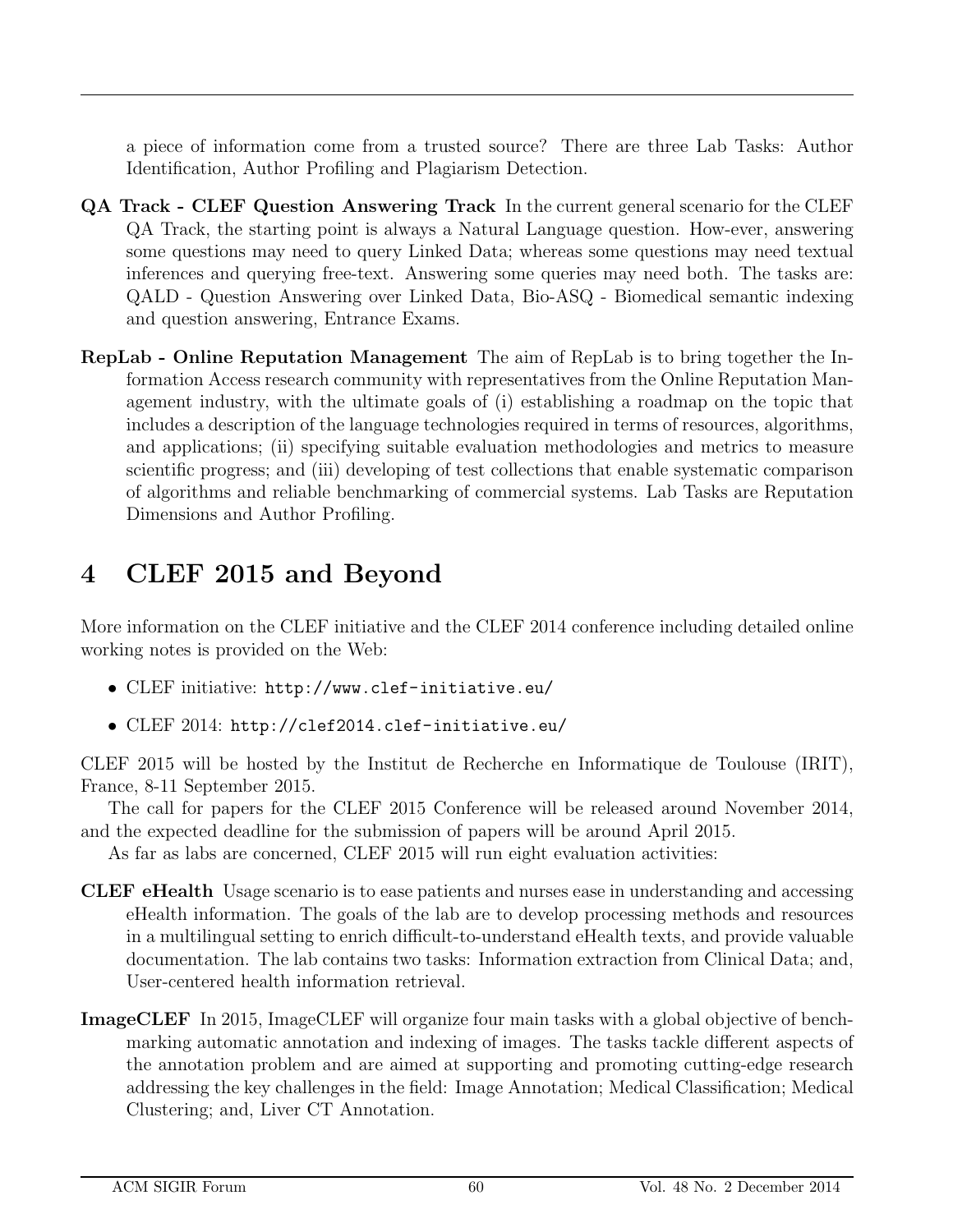- LifeCLEF LifeCLEF aims at evaluating multimedia analysis and retrieval techniques on biodiversity data for species identification. It will continue the three tasks offered in the previous year, namely BirdCLEF, PlantCLEF and FishCLEF, but scaling-up the evaluation data to hundreds of thousands of life media records and thousands of living species.
- Living Lab for IR (LL4IR) The main goal is to provide a benchmarking platform for researchers to evaluate their ranking systems in a live setting with real users in their natural task environment. This first edition of the lab features three tasks, each corresponding to a single use-case: (i) Local domain search using a university search engine; (ii) Product search on a medium-sized online retailer; (iii) Web search using a commercial search engine.
- News Recommendation Evaluation Lab (NEWSREEL) In the second iteration of the lab, we provide two tasks that address the challenge of real-time news recommendation. Participants could: a) develop news recommendation algorithms and b) have them tested by millions of users over the period of a few weeks in a living lab.
- Uncovering Plagiarism, Authorship and Social Software Misuse (PAN) This is the 12th evaluation lab on uncovering plagiarism, authorship, and social software misuse. PAN offers three tasks with new evaluation resources consisting of large-scale corpora, performance measures, and web services that allow for meaningful evaluations. The main goal is to provide for sustainable and reproducible evaluations, to get a clear view of the capabilities of state-of-the-art-algorithms. The tasks are: Plagiarism Detection; Author Identification; and, Author Profiling.
- Question answering (QA) In the current general scenario for the CLEF QA Track, the starting point is always a Natural Language question. However, answering some questions may need to query Linked Data (especially if aggregations or logical inferences are required); whereas some questions may need textual inferences and querying free-text. Answering some queries may need both. The tasks are: QALD, Question Answering over Linked Data; Entrance Exams, Questions from reading tests; Large-Scale Biomedical Semantic Indexing; and, BioASQ, Biomedical Question answering.
- Social Book Search (SBS) Real-world information needs are generally complex, yet almost all research focuses instead on either relatively simple search based on queries or recommendation based on profiles. The goal of the Social Book Search Lab is to investigate techniques to support users in complex book search tasks that involve more than just a query and results list. Tasks: Suggestion track, and Interactive track.

More information about CLEF 2015 are available on its homepage at:

#### http://clef2015.clef-initiative.eu/

CLEF 2016 will be hosted by the University of Evora, Portugal, in early September 2016. `

Finally, bids for hosting CLEF 2017 are now open and will close on 10th April 2015. Proposals can be sent to the CLEF Steering Committee Chair at chair@clef-initiative.eu.